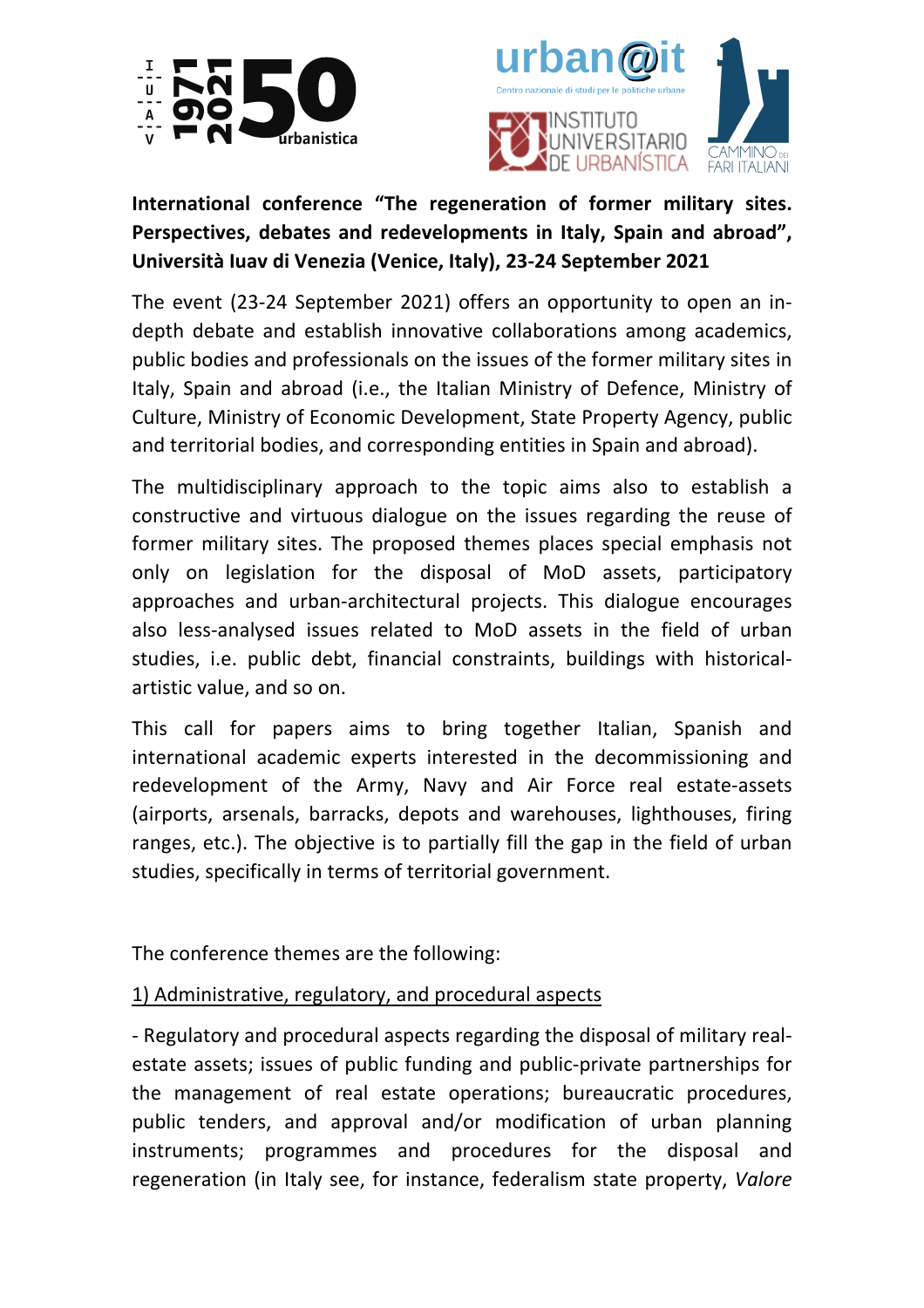



*Paese* and Federal Building; in Spain the so-called *convenios urbanísticos*; and other kind of initiatives taken abroad).

## 2) Inventory and knowledge of the current status

- Inventory of the military presence in a specific territory (at municipal, provincial, regional, and state level) and the current state of MoD assets (alienated, under working for the reuse, reused, abandoned, underused, etc.).

## 3) Urban management, spatial governance and urban regeneration

- Relationship between regulatory apparatus, urban policies and real estate market dynamics; issues of contamination and decontamination; military compounds with historical-artistic, landscape and/or environmental value; bottom-up and top-down decision-making approaches; sustainability and resilience in the redevelopment processes of abandoned military land; concept of public goods (i.e. urban commons) and construction of the "public city"; regeneration of former military areas in post-emergency territories, in particular in relation to the spread of the pandemic, its effects, and new territorial demands;

- Analysis of the successful cases of reuse of military land into civil functions. The period of study includes the disposal programmes/processes since the late 20<sup>th</sup> century, such as the Italian 1997 Financial Bill and the establishment of the Spanish *Gerencia de Infraestructuras de la Defensa* in 1984;

- Inclusion of the third sector and local population (and/or innovative professionals, start-ups and creative enterprises) in the redevelopment processes. Also, the demands of the citizens to create new functions according to their needs;

- Experimental actions linked to new governance tools for the reuse of decommissioned military assets (e.g. the Italian experience of "*Valore Paese - Cammini e Percorsi*" for the re-use of public buildings in services and authentic experiences for hikers, pilgrims and cyclists, in line with the slow travel philosophy).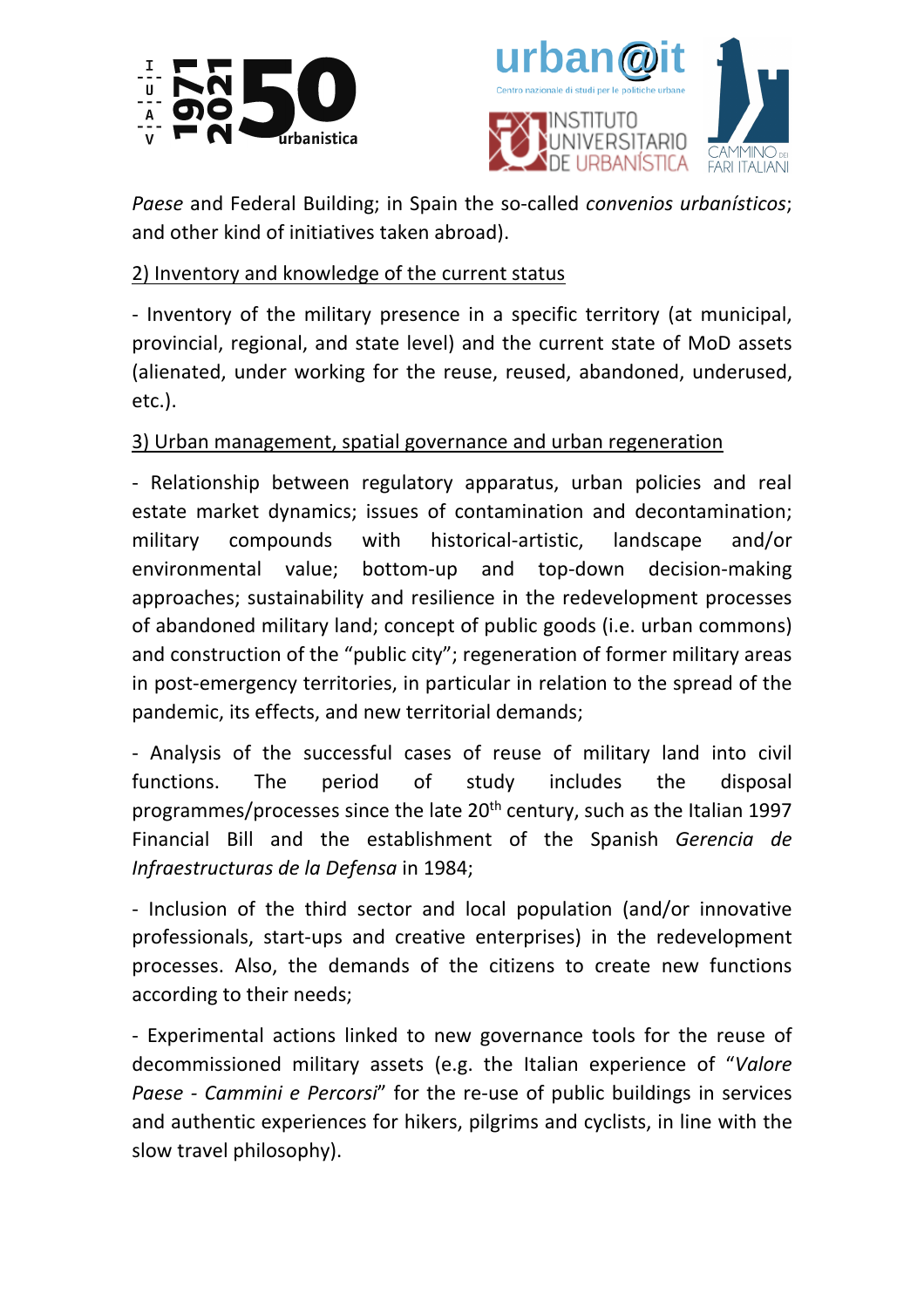



### 4) City-making process

- Historical approaches to the significance of military presence in Italy, Spain and abroad from the  $19<sup>th</sup>$  century onwards in terms of building, dismantling, and redevelopment. This aspect can be developed according to the building of the military settlements (in relation, for example, to the 19<sup>th</sup>-century Liberalism, the Italian Unification, the dictatorial periods in both Italy and Spain, and the Cold War) and the processes of abandonment and redevelopment;

- Analysis of military assets in their condition of high-consuming land. This conception encourages to broaden the perspectives of the Conference's themes with two goals. First, to compare the management of military land to other types of high-consuming land, such as railways, industries, markets, hospitals, and so on. Second, to better understand the citymaking process based on different types of high-consuming land.

### 5) International casuistry

- Studies on the cases of redevelopment of former military sites implemented in other European countries in comparison with the Italian and Spanish experience. The aim is to create a new research perspectives and learning processes;

- An in-depth look at the European projects and funding (i.e., Konver, Maps, etc.) for the reconversion of decommissioned military assets in Europe from the 1990s onwards, with a focus on the ex post effects;

- In-depth analysis and ex-post survey of both European projects (i.e. Konver, Maps, etc.) for the reuse of disused military assets in Europe from the 1990s and international cooperation programmes (i.e. INTERREG) for the preservation, protection and enhancement of cultural heritage;

- Case studies from non-European territories related to the themes of the conference.

Then, the proposed themes will be divided into specific sessions for the Conference. The thematic sessions will support the public and cultural debate on the redevelopment of the Italian, Spanish and foreign cities and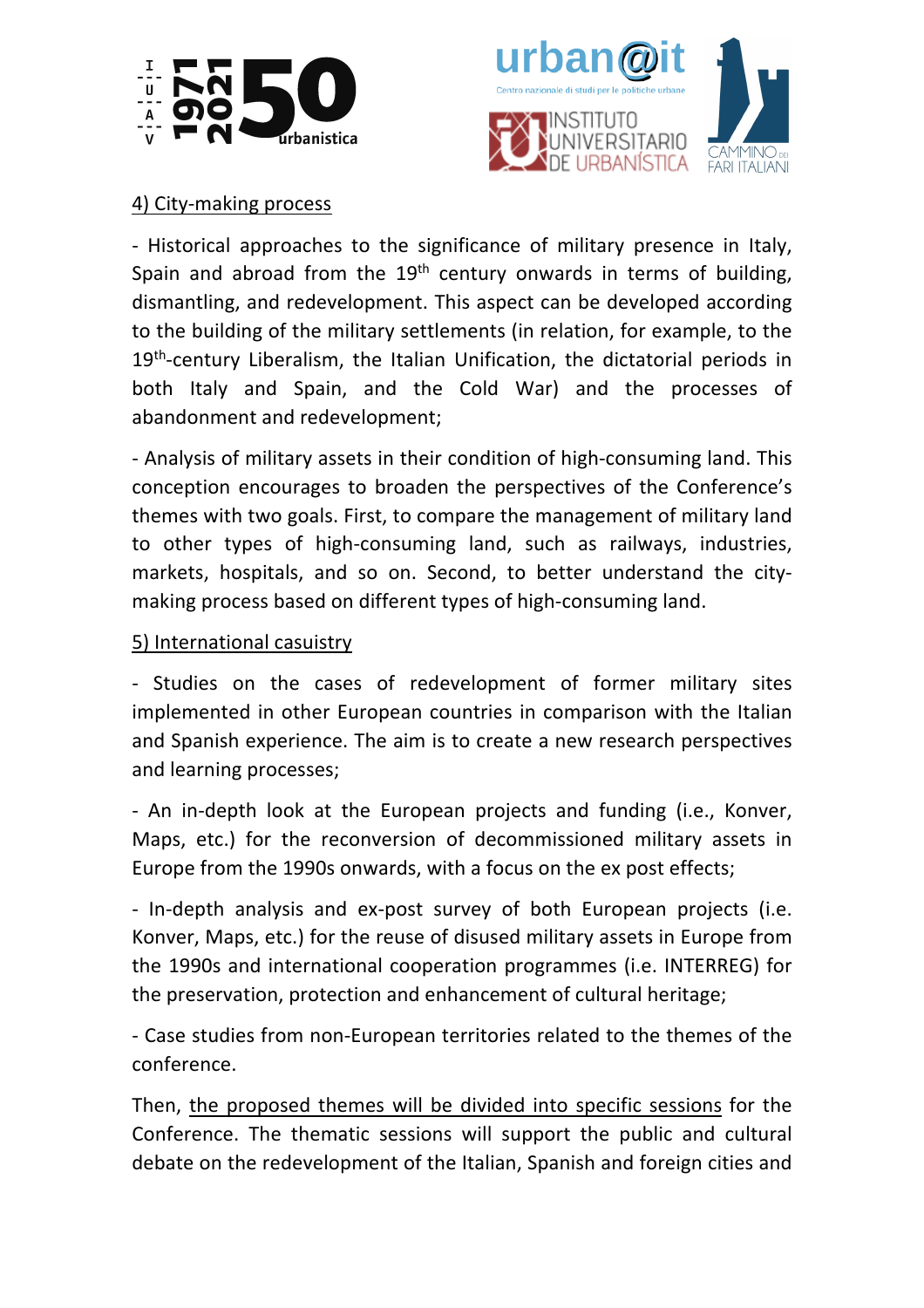



territories based on former military land, also to outline new theoretical and applied methodologies.

The conference is organised in the context of the research project "Former military sites as urban-territorial opportunities in Spain and in ltaly: a qualitative classification as an indicator for sustainable and resilient regeneration in post emergency territories" ("GoforIT" programme of Fondazione CRUI – The Conference of Italian University Rectors; abroad partners: Instituto Universitario de Urbanística dell'Escuela Técnica Superior de Arquitectura, Universidad UVA de Valladolid and Cylstat). The contributions presented will be published in a collective volume. In addition, the selection of a number of contributions will be proposed in a special issue of one or more national/international scientific journals.

### **SENDING THE ABSTRACT**

To participate, please send the title of your proposal (maximum 150 characters), an abstract of 2,000 characters maximum, three keywords and a short CV (maximum 1,000 characters). Proposals must be sent in English, Italian or Spanish.

#### **REGISTRATION**

After the selection of the abstracts, it is compulsory to confirm the registration to the conference by e-mail to fcamerin@iuav.it in order to receive the certificate of participation and for the publication of the conference proceedings in a collective volume. **Participation is free of charge thanks to a contribution from the 2021 Research Funds of the**  *Dipartimento Culture del Progetto***–***Università Iuav di Venezia***.**

### **PUBLICATION OF THE CONFERENCE PROCEEDINGS**

All the papers presented at the Conference will be published in a collective volume in Italian, Spanish and English edited by Federico Camerin (subject to a double-peer review process). In addition, a selection of papers will be proposed for a special issue of one or more scientific journals with national/international circulation.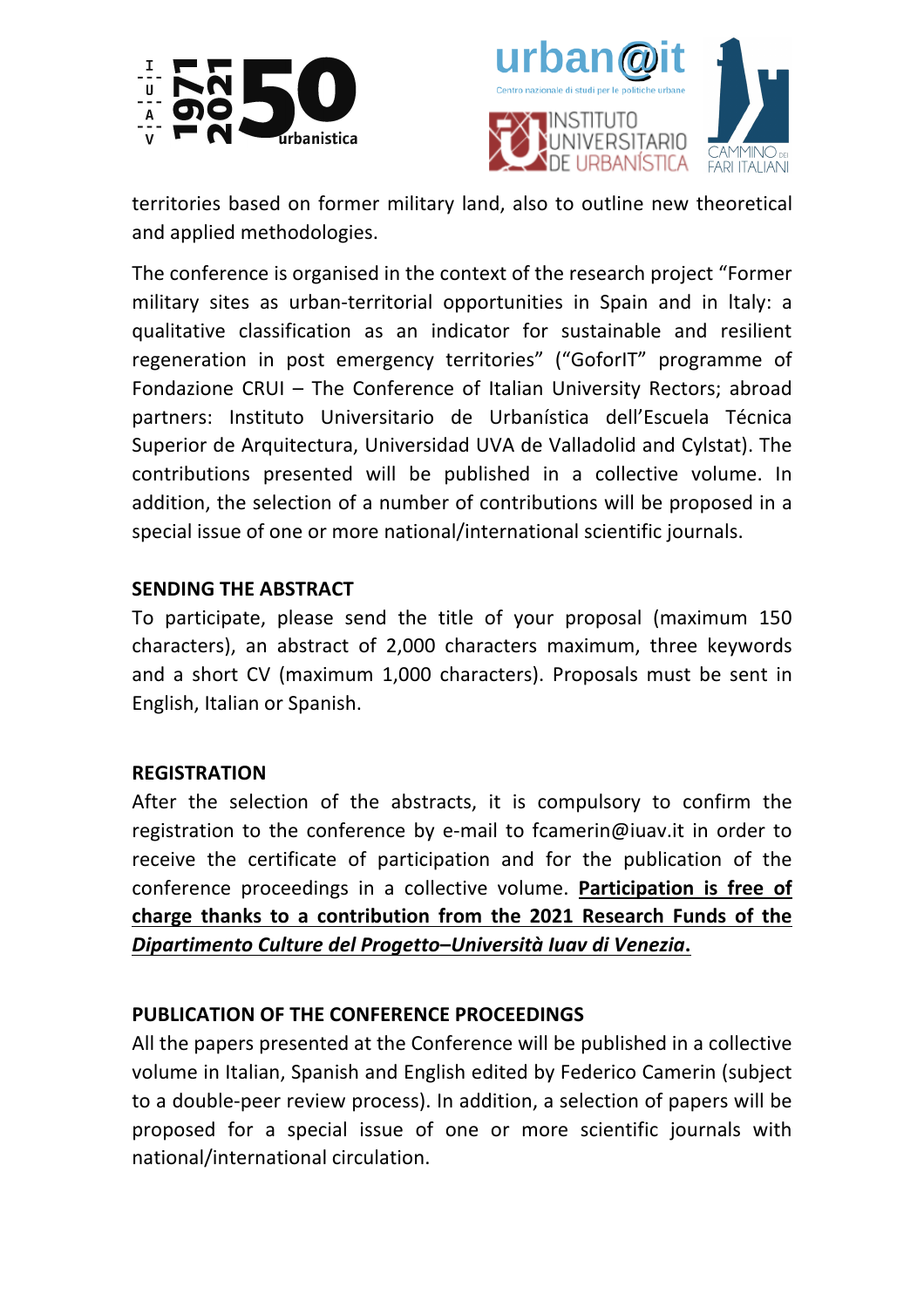



# *DEADLINE*

Late April 2021: launching the call for papers 30/06/2021: sending the proposals to fcamerin@iuav.it 10/07/2021: communication of acceptance of proposals 01/09/2021: final conference programme 23/09/2021: send papers for the double-peer review 23-24/09/2021: online conference 15/10/2021: results of the double-peer review 31/10/2021: acceptance of papers 30/11/2021: contact for special issue in one or more national/international scientific journals Xx/xx/xx/xx: publication of collective volume

## **Conference venue**

The conference will take place online on a platform to define

## **ORGANISING COMMITTEE**

Federico Camerin Francesco Gastaldi Contact email: fcamerin@iuav.it

# **INTERNATIONAL SCIENTIFIC COMMITTEE**

Álvarez Mora Alfonso, Universidad UVA de Valladolid (Spain) Balletto Ginevra, Università degli Studi di Cagliari (Italy) Bonfantini Giuseppe Bertrando, Politecnico di Milano (Italy) Camerin Federico, Università Iuav di Venezia (Italy) de Ureña Francés José María, Universidad de Castilla-La Mancha (Spain) Fabris Luca Maria Francesco, Politecnico di Milano (Italy) Fariña Tojo José, Universidad Politécnica de Madrid (Spain) Fiorino Donatella Rita, Università degli Studi di Cagliari (Italy) Gastaldi Francesco, Università Iuav di Venezia (Italy) Galuzzi Paolo, Università La Sapienza di Roma (Italy) Hernández Aja Agustín, Universidad Politécnica de Madrid (Spain) Longo Olivia, Università degli Studi di Brescia (Italy) Marin Alessandra, Università degli Studi di Trieste (Italy)